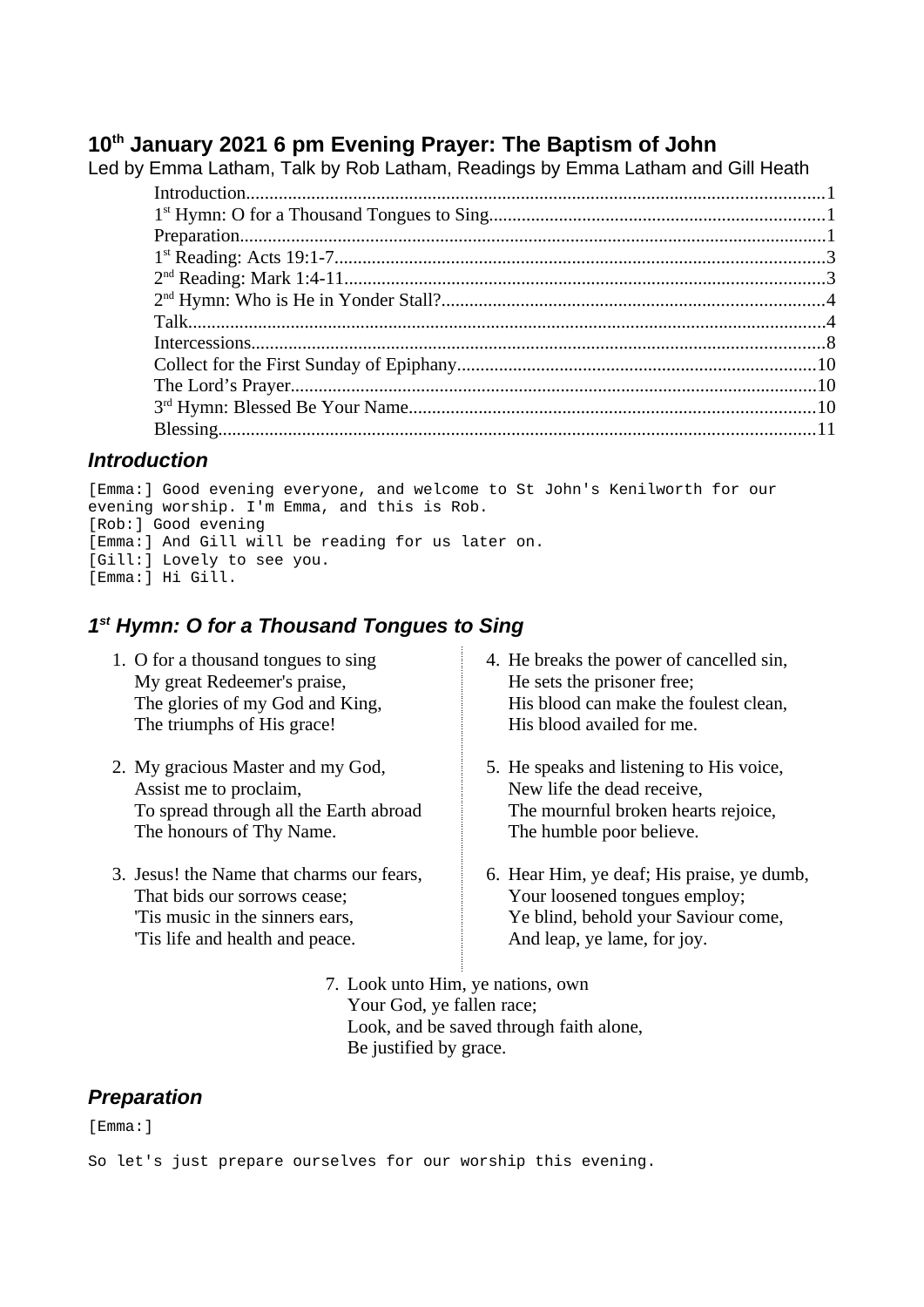The light and peace of Jesus Christ be with you

# *All* **and also with you.**

The glory of the Lord has risen upon us.

## *All* **Let us rejoice and sing God's praise for ever.**

We have come together in the name of Christ to offer our praise and thanksgiving, to hear and receive God's holy word, to pray for the needs of the world, and to seek the forgiveness of our sins, that by the power of the Holy Spirit we may give ourselves to the service of God.

## *Confession*

Now let's just take a moment as we reflect back over the week, and the things that have got in the way, and have caused us to say things that we shouldn't have said, or done things which we regret having done, or maybe things that we wish we had done that we haven't got round to; anything which separates us from the Lord, we now bring before Him, and confess them.

Jesus says, 'Repent, for the kingdom of heaven is close at hand.' So let us turn away from our sin and turn to Christ, confessing our sins in penitence and faith.

*All* **Most merciful God, Father of our Lord Jesus Christ, we confess that we have sinned in thought, word and deed. We have not loved you with our whole heart. We have not loved our neighbours as ourselves. In your mercy forgive what we have been, help us to amend what we are, and direct what we shall be; that we may do justly, love mercy, and walk humbly with you, our God. Amen.**

## *Absolution*

And so as we bring those things before the Lord, we can know that we are forgiven, and that we are accepted by Him. So,

May the God of love and power forgive us and free us from our sins, heal and strengthen us by his Spirit, and raise us to new life in Christ our Lord.

*All* **Amen.**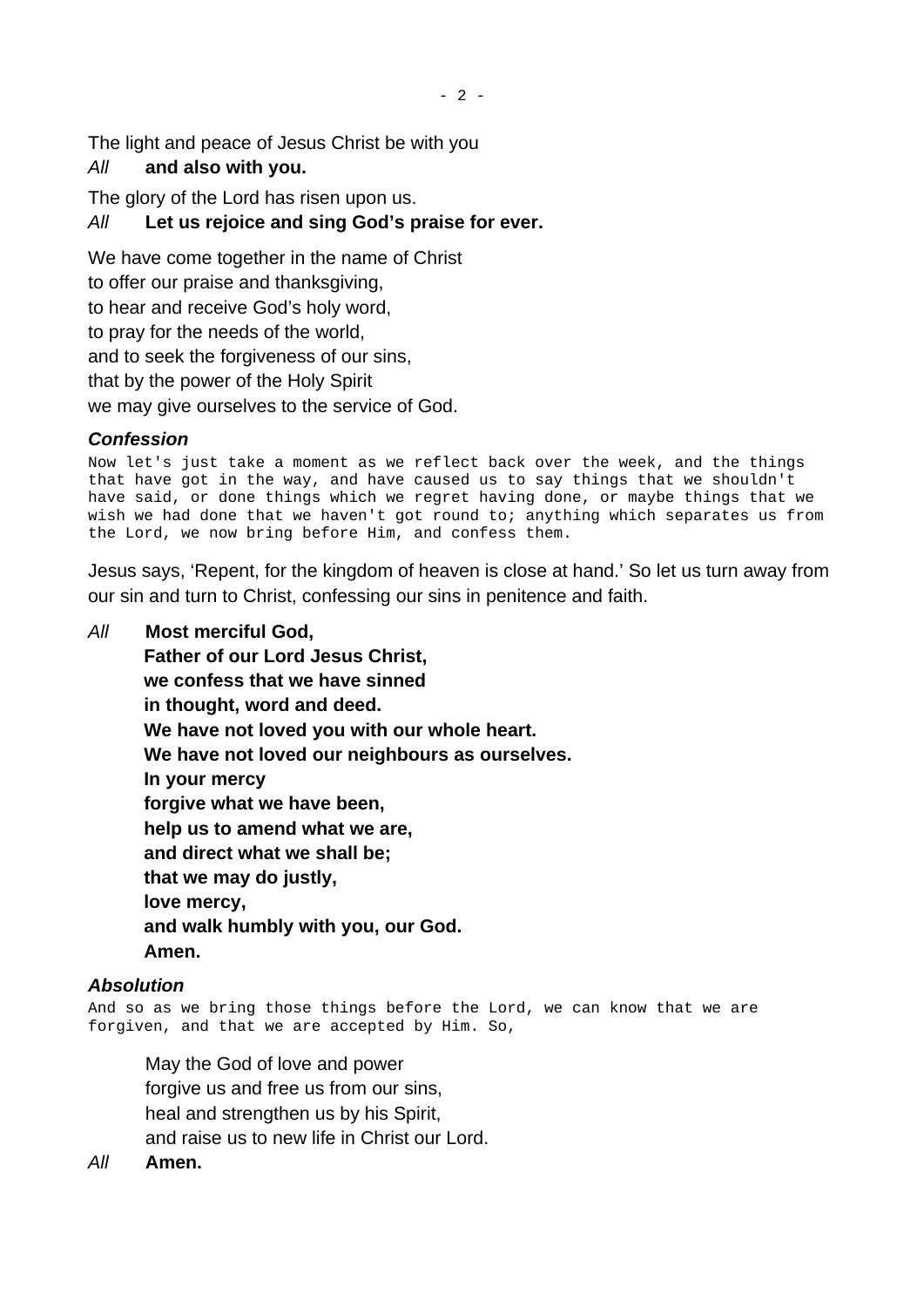## *Prayer of thanksgiving*

Blessed are you, sovereign God, our light and our salvation; to you be glory and praise for ever. You led your people to freedom by a pillar of cloud by day and a pillar of fire by night. May we who walk in the light of your presence acclaim your Christ, rising victorious, as he banishes all darkness from our hearts and minds. Blessed be God, Father, Son and Holy Spirit:

*All* **Blessed be God for ever.**

## *Opening prayer*

The day is almost over, and the evening has come; let us pray with one heart and mind.

## *Silence is kept.*

As our evening prayer rises before you, O God, so may your Spirit come down upon us to set us free to sing your praise for ever and ever.

*All* **Amen***.*

# <span id="page-2-1"></span>*1 st Reading: Acts 19:1-7*

1 While Apollos was at Corinth, Paul took the road through the interior and arrived at Ephesus. There he found some disciples 2 and asked them, "Did you receive the Holy Spirit when you believed?"

They answered, "No, we have not even heard that there is a Holy Spirit."

3 So Paul asked, "Then what baptism did you receive?"

"John's baptism," they replied.

4 Paul said, "John's baptism was a baptism of repentance. He told the people to believe in the one coming after him, that is, in Jesus." 5 On hearing this, they were baptised in the name of the Lord Jesus. 6 When Paul placed his hands on them, the Holy Spirit came on them, and they spoke in tongues and prophesied. 7 There were about twelve men in all.

# <span id="page-2-0"></span>*2 nd Reading: Mark 1:4-11*

4 And so John came, baptising in the desert region and preaching a baptism of repentance for the forgiveness of sins. 5 The whole Judean countryside and all the people of Jerusalem went out to him. Confessing their sins, they were baptised by him in the Jordan River. 6 John wore clothing made of camel's hair, with a leather belt round his waist, and he ate locusts and wild honey. 7 And this was his message: "After me will come one more powerful than I, the thongs of whose sandals I am not worthy to stoop down and untie.  $8$  I baptise you with water, but he will baptise you with the Holy Spirit."

9 At that time Jesus came from Nazareth in Galilee, and was baptised by John in the Jordan. 10 As Jesus was coming up out of the water, he saw heaven being torn open and the Spirit descending on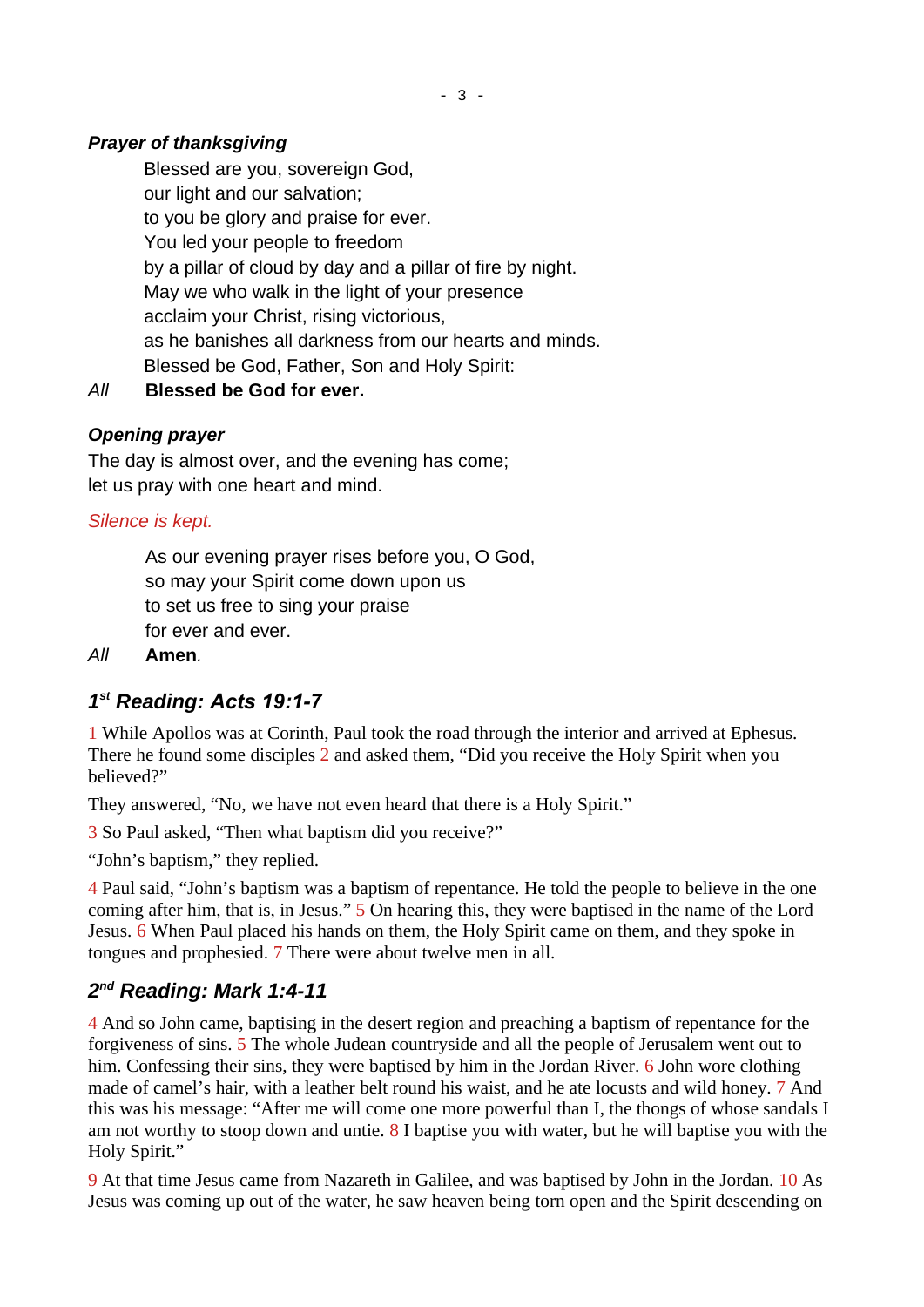him like a dove. 11 And a voice came from heaven: "You are my Son, whom I love; with you I am well pleased."

### This is the Word of the Lord **Thanks be to God**

## <span id="page-3-1"></span>*2 nd Hymn: Who is He in Yonder Stall?*

1. Who is He in yonder stall At whose feet the shepherds fall?

*Refrain:* 'Tis the Lord! O wondrous story! 'Tis the Lord, the King of glory! At his feet, we humbly fall; Crown Him, crown Him Lord of all!

2. Who is He to whom they bring All the sick and sorrowing?

*Refrain*

## 3. Lo, at midnight who is He Prays in dark Gethsemane?

*Refrain*

4. Who is He on yonder tree Dies in grief and agony?

*Refrain*

5. Who is He that from the grave Comes to rescue, help and save?

*Refrain*

### <span id="page-3-0"></span>*Talk*

[Emma:] And now as Rob comes to share with us, I'll just say a prayer.

Heavenly Father, I pray that as Rob comes to speak to us this evening, that You will use his words, that You will speak through him, that Your words will find root in our hearts and in our lives. So just bless him and use him for Your glory now, in Jesus' name we pray, amen.

[Rob:] Amen.

If I could pray as well.

May the words of my mouth and the meditation of our hearts be acceptable always in Your sight, O Lord, our strength and our Redeemer.

[Emma:] Amen.

[Rob:]

Well, Christmas is a long way behind is now or is it not? I don't know, because I have to say that I have just only this afternoon packed away our Christmas crib. And the reason for that is because during Christmas season, we only permit for the angel and the shepherds to visit the baby Jesus. And then on Epiphany, on the 6th of January, the shepherds departed the night before, and along come the Three Kings. And so for the last few days we've had the crib scene complete with the Three Kings. And we are now of course in the Epiphany season. Last Tuesday was actually Epiphany and today is technically Epiphany 1.

I've been doing some little bit of research last night, because I had an inkling that, way back in my days at theological college, I was told that Epiphany in the East was very much about the Incarnation of Jesus. And in the West, it was about the presentation of Jesus to the Gentiles. Epiphany literally means 'manifestation', making known. Well, if I try and unravel that a bit, I mean, when I talk about East and West, it's basically the Roman Catholic Church and the Eastern Orthodox Churches have two defined and slightly different traditions. It all emanates from the fact that there were originally five centres, main centres of Christianity during the early centuries of the church. And although the Roman Church became prominent, the Eastern Churches had their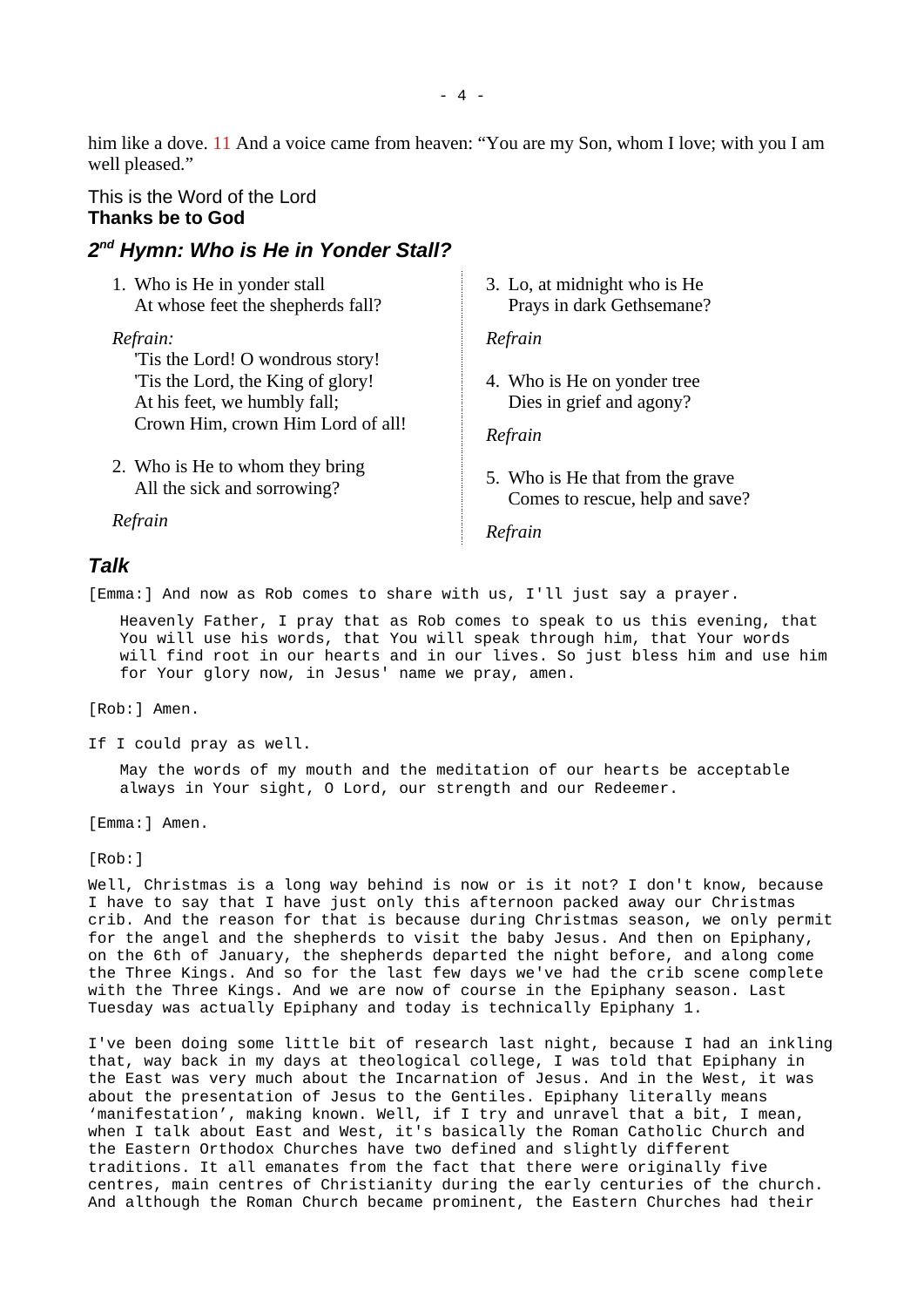own style of doing things, as are witnessed by the different styles, Eastern Orthodox and Roman Catholicism (out of which we come) actually work. The first Christian festival that really came on the stage, of course, was Easter, the celebration of the Resurrection. The very fact that the Christian week begins with a Sunday, and that every Sunday is a celebration of Resurrection, bears token to that. And then other similar festivals are added in. Obviously the idea of the Cross before Easter, and Pentecost after Easter, they get in fairly quickly. You might be surprised to know that Christmas comes along relatively late, somewhere around about the fourth century. And both East and West, before Christmas was established as an event, actually kept their festivals of Incarnation on Epiphany, on the 6th of January. It's just the Roman Church developed the 25th of December, whereas the Eastern Church actually stuck with the 6th of January, although they do celebrate the birth of Jesus on the 25th. This is how I understand it anyway. But whereas we celebrate the coming of the Wise Men on Epiphany, the Eastern Church celebrates the Baptism of Jesus.

I'm quite glad, really, that we had, as our Gospel reading, the gospel of Mark, because of course the significance about Mark – it's the first gospel, it's the gospel that is heavily influential of what Matthew and Luke say, but it has no birth stories. And this takes us back to the way in which the Eastern Church celebrated the Incarnation, and I say that in a sense, to divide it from the Christmas stories: the Incarnation is celebrated in the East, not so much by remembering the birth of Jesus and His coming into the world in that way, but His arrival on the public scene.

And in Mark's gospel, the first thing we know about Jesus, is that John comes to prepare His way, and proclaims, as we heard in the Gospel, that we aren't worthy to untie His sandals, and that though John baptises in water, Jesus would baptise in the Holy Spirit. And the whole of the Epiphany season is actually about revealing and manifesting and making clear who this person is, this Jesus. You see, I think it's highly important, much as we know that Jesus has divine origins and that technically, theologically, He is both human and divine, but for the purpose of our thinking tonight, really the people of the first century Palestine, the people who knew Jesus man and boy would have just treated Him as a human being, just as an ordinary man, just like me. And no real difference really on that score. And so getting to know the reality of who this Man is, is what is actually done during the Epiphany season. It's getting to know the character of Jesus and all sorts of ways that He is unique and comes to our aid and salvation.

<span id="page-4-0"></span>But, as I say, the Incarnation is therefore marked in a very different way because, you see, in the Eastern Church, just exactly as Mark does, we start with that public appearance and the baptism in the River Jordan. We might ask the question, "Well, it's all well and good, we know the story. But why was it necessary for Jesus to be baptised anyway?" I think that one of the things of wisdom that is revealed in this, in a godly way, is that there is never any intention to disrupt what everybody can see in front of themselves. Because Jesus appeared as a human being, He actually has to be treated as such. I mean that we know the doctrinal thing that Jesus left behind the glory of Heaven in order to be appear as just a simple man. That is what Paul teaches in Philippians. In fact, he describes in Philippians that Jesus Christ does not seize equality with God<sup>[1](#page-4-0)</sup> but empties Himself of the glory of Heaven, in order that He will be just a man. And I think this is so crucial, that we grasp hold that, in essence, Jesus comes exactly like one of us. I mean yes, there are fanciful stories in later centuries of Jesus behaving as though He always has semi-magical properties and can make clay sparrows and breathes on them and makes them fly, but, you see, if they were true, it would detract from what Jesus came to be, because He needed to be exactly like one of us. And in a sense, this desire not to kind-of impose a sort of super-human, a kind of Godlikeness in His nature, before He received of God's Spirit in His baptism, is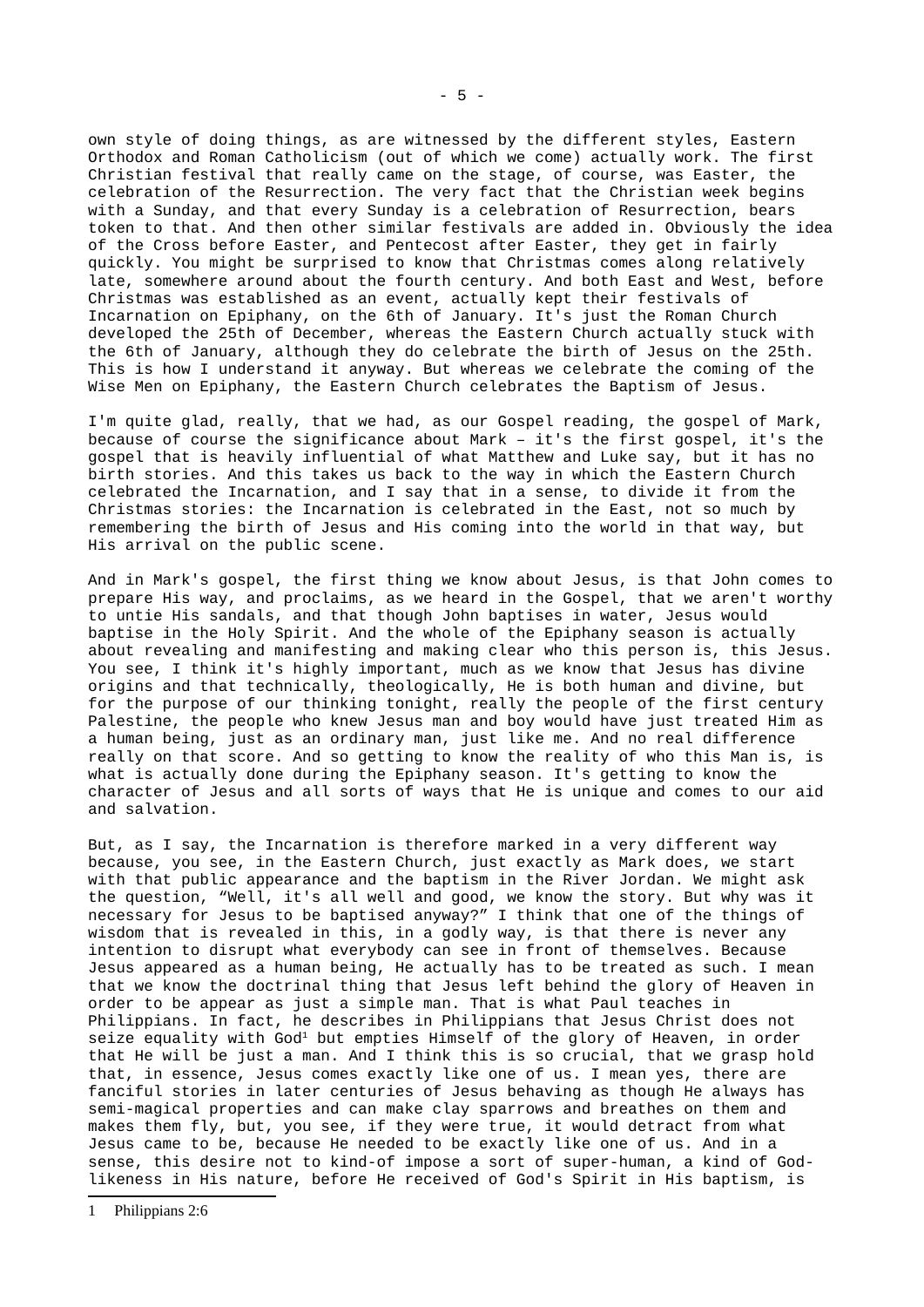quite important. And Jesus simply comes as one of us, and therefore He has to show Himself willing to submit Himself to the things that every other human being at the time felt a need to. As John proclaimed a baptism of repentance, so Jesus comes like one of us, not trying to stand out, or say He's better than us, but just simply accepts that this is what His Father's will is, that He should be exactly like us, and receive this baptism of repentance.

But you see, in that obedience, something marvellous happens. As Jesus goes down into the water He submits, John protests, he says, "Well, I should be baptised by you." But Jesus says, "No, this is what the Father wants. Let it be so for now." And in that process, as Jesus comes out of the water, having submitted like one of us to the baptism of repentance (of course He did not need to repent) something wonderful happens. As Jesus looks up, Heaven is rent open, the Holy Spirit comes down and rests on Him, as though a dove alights on Him. And Jesus receives the Holy Spirit. And then the voice from Heaven comes, "This is my beloved Son, in whom I am well pleased." The Father is simply affirming that Jesus has done the right thing by not making a ruckus and saying, "I don't need to be baptised by John!" But by being baptised by John, it opens up the way for a new baptism to be set forth, a baptism that's no longer just about repenting of sins. Of course that's foundational, that is something that undergirds Christian baptism. But the new baptism is not only that, it is also about the filling in of the Holy Spirit, about the giving of life, eternal life through the indwelling of God Himself into our hearts and lives. That is what we are called to do when we ourselves are baptised.

We obscure it a bit in Church because we baptise children, maybe it's not quite the same with St. John's, but we baptise children, and then 10, 12, 15 years later, we expect them to come to Confirmation, which is again about being filled with the Holy Spirit. But the crucial thing is there: is that we follow the pattern of Jesus in the sense that we come in baptism to repent, to acknowledge our sin before God, and to receive of His life and light, and to receive of the Holy Spirit, so that God is not out there but in here, in our hearts, in our lives. He makes a new pattern for us to follow. And the pattern of Jesus' baptism is the pattern that we should pick up and understand, that is about how we receive that baptism into our hearts and lives and become active and participating Christians.

And indeed, right from the moment that Jesus is baptised and then calls His disciples (which is another aspect of Epiphany) we move in to the idea that Jesus and His disciples baptise also. We move into the idea that the early Church calls people into baptism. On the day of Pentecost, when 3,000 people responded to Peter's sermon, the crowd asked<sup>[2](#page-5-0)</sup>, "What shall we do?" Peter said, "Repent and be baptised, and you will be forgiven, and you shall receive the Holy Spirit." The pattern continues: the life of Jesus is brought into the new believers by us repenting, being forgiven, and receiving the life of God into us, the Holy Spirit is very present within us. That happened to 3,000 people on the day of Pentecost, and it carries on through the Acts of the Apostles, as people are baptised in various ways and at various times. In fact, one way of understanding the Acts of the Apostles, another phrase which we could use to describe it, is 'the Holy Spirit in action', because God in the Holy Spirit dwelling in the believers moves forward and engages with the mission of the Church.

And then we have this interesting story from Acts of the Apostles, where Paul is moved from Corinth. He's left behind Apollos there to continue the work in Corinth, and he comes by the back way, apparently, to Ephesus. There he encounters 12 men, no idea who they are, what their ages were, or anything else. We do know they're believers. Well, almost. It appears there is a problem. And Paul says to them, "Did you receive the Holy Spirit when you were baptised?" "Holy Spirit, whatever are you on about? The Holy Spirit? What is the Holy

<span id="page-5-0"></span>2 Acts 2:37-38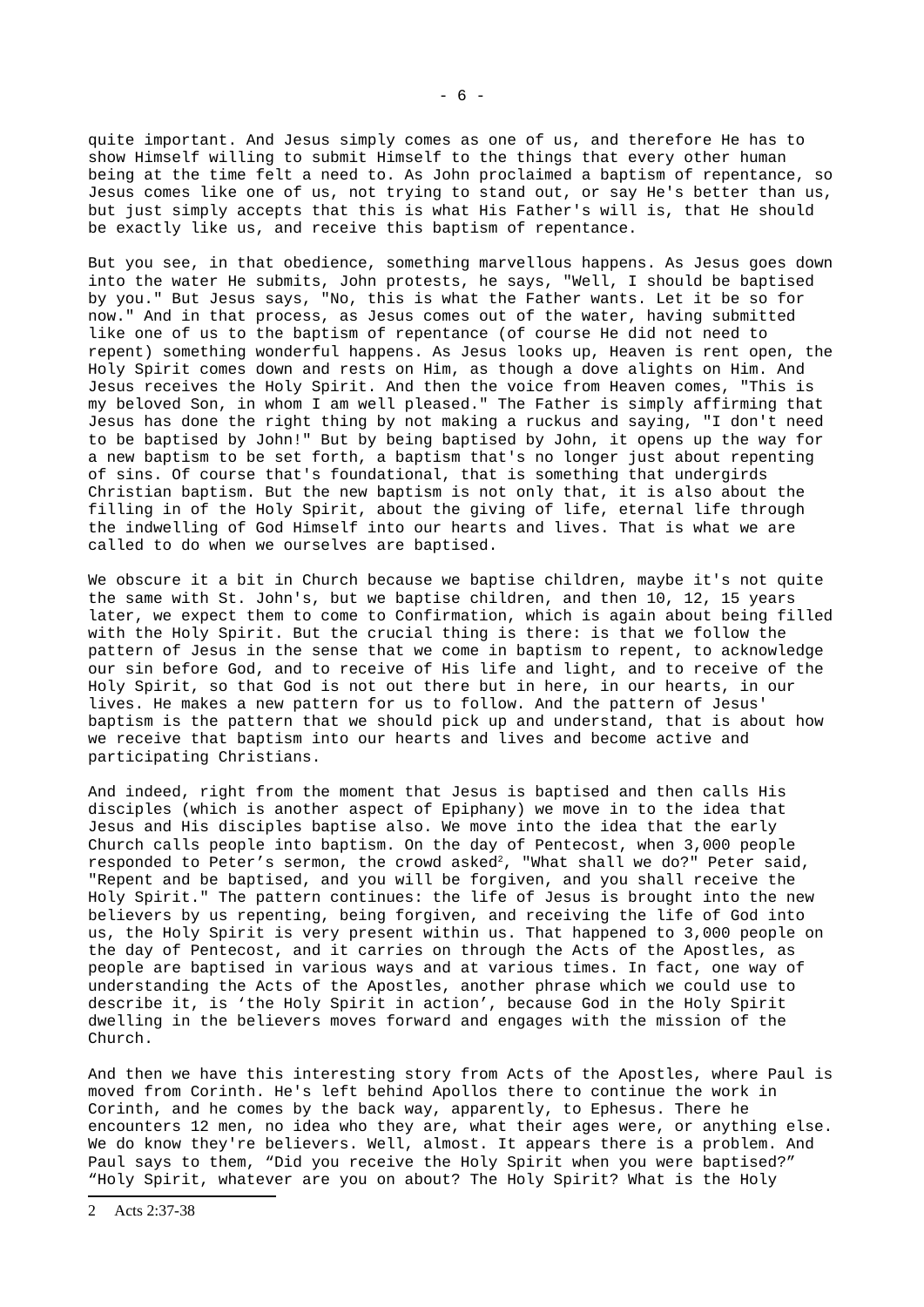Spirit? Who is the Holy Spirit?" So Paul asks the obvious question, "Which baptism were you baptised in?" And they say, "The baptism of John." Well, here we are, you see. John's baptism, as we know, was a baptism of repentance. How can they possibly get to know and understand and receive the Holy Spirit, unless they're baptised in the name of the Lord Jesus Christ, which is exactly what Paul then proceeds to do, and all is well, are re-baptised, in the name of the Lord Jesus, they receive the Holy Spirit. If I remember rightly, they also speak in tongues.

Do you see how the pattern works? That we see Jesus becoming a man who is filled with the Holy Spirit in His baptism, changing John's baptism into the baptism that we then receive, so that we human beings can receive the Holy Spirit. You could say there's a process of new creation going on here. And again, this is important for us to grasp, why Jesus has to accept His limitations, simply as a man, as I said at the beginning. Because you see, Jesus sets this new pattern, this new blueprint, for what humanity actually is. He is come from Heaven, but leaving aside the glory of Heaven, and then is filled with Heaven again, in order that He might be a human being filled with the Spirit, in the same pattern that we are. And that pattern is what we take on board.

I've used in the past the Saints Alive course, which I found very helpful to develop, particularly in the church plant that I led before my last parish. And then again, in Hallow, Grimley and Holt. And this pattern of us human beings following the style of Jesus and receiving the Holy Spirit into our lives, to therefore be like Jesus is really quite important. And it is a very central theme of the Saints Alive course. And the way it was explained to me subsequently, when I was in South Africa, is there is a new creation that is made. In other words, Jesus becomes the first fruits, the firstborn of this new creation, a man with God in His life. And that's what we become as we respond to the call of Jesus, to know Him, to love Him and to follow Him, to repent, be baptised, and we're filled with the Holy Spirit, human beings with God inside us. There is a new creation that is begun, and in which we are therefore part.

<span id="page-6-0"></span>I don't know whether you've ever heard of a guy called Myles Munroe – I think he was from the Bahamas. I first encountered him at a Spring Harvest time, when Emma and I went to Spring Harvest. And I was quite impressed by the boldness of his preaching. I also was sad when we were last in South Africa to actually miss him preaching at the church we were connected with through most of our time there. But we were fortunate that we had DVDs given to us of his presentation, of his preaching. Sadly, he died some years ago. He was in an aeroplane that was trying to land, I think at his home in the Bahamas, and it crashed, so sadly he's no longer with us. But you see, Myles Munroe in his teaching in South Africa spoke of how God's purposes are to bring us human beings back into the inheritance that we lost when Adam and Eve first took the forbidden fruit, the fruit of knowledge of good and evil, contrary to God's instructions, and ate of it. He said that God's desire is to bring us back to being the true humanity, the true human beings, that God always intended us to be. If you remember the story when God made Adam and Eve, well, actually, the story is told before Eve comes onto the picture, that when God made Adam $^3$  $^3$ , He formed a body out of the earth, gathered the dust together and made this body which He then presumably made into flesh, and then breathed His life, breathed His Spirit into this new Adam. And then Adam was called a living soul, because the Spirit of God had been breathed into him and gave him life. And that is exactly what we are called on to be, to be living souls, people alive in body, soul and spirit, not just simply because we're born, because when we're born we just simply inherit all the problems that we often call Original Sin. But God's desire is for us to respond to His love, to the love of Jesus, the man who going, in the fullness of time, to the Cross, wrought for us our salvation by the defeat of Satan, and taking our place, so that we might have the inheritance that He can give, of filling us with Holy Spirit.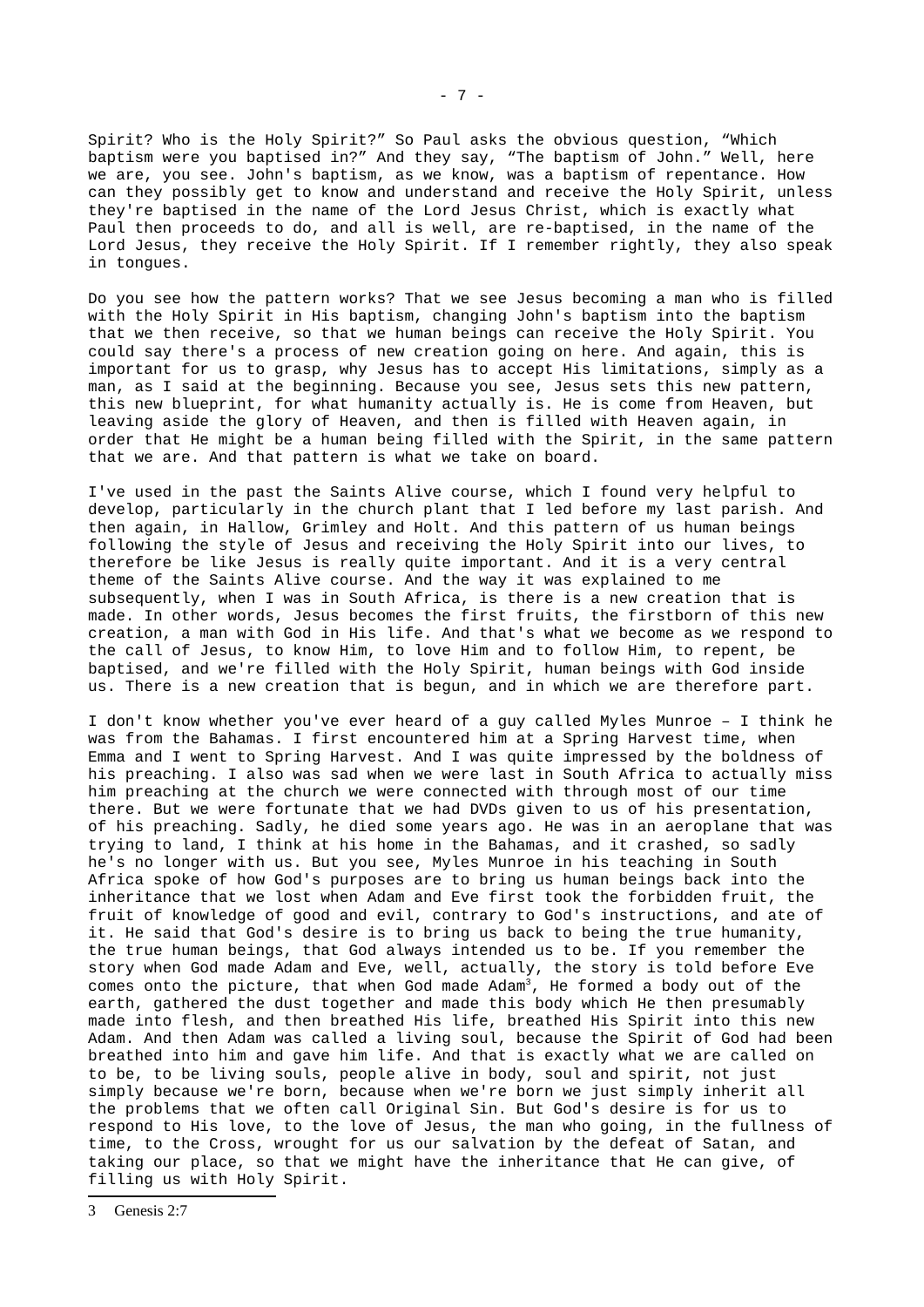So in a sense, we are called on to become living souls, to be like Jesus, a man, a woman with God in our lives, in the midst of us. I think [Charles] Wesley summed it up in words<sup>[4](#page-7-1)</sup> that he obviously took from the second letter to the Corinthians<sup>[5](#page-7-2)</sup>:

Finish, then, thy new creation; pure and spotless let us be. Let us see thy great salvation perfectly restored in thee. Changed from glory into glory, till in Heav'n we take our place, till we cast our crowns before thee, lost in wonder, love and praise.

Brothers and sisters in Christ, may I encourage you to be living souls, to be people who are transformed by the indwelling Spirit, to be the new humanity, the new creation of God's love and blessings, and that He may guide us and lead us throughout our lives together. Amen.

[Emma:] Amen. Thanks Rob.

#### <span id="page-7-0"></span>*Intercessions*

We're now going to turn to our intercessions.

God and Father of our Lord Jesus Christ, whose years never fail, and whose mercies are new each returning day, let the radiance of Your Spirit renew our lives, warming our hearts and giving light to our minds, that we may pass the coming year in joyful obedience and firm faith, through Him who is the beginning and the end, Your Son, Christ, our Lord, who is alive and reigns with You in the unity of the Holy Spirit, one God, now and forever. **Amen.**

At the beginning of this new year, we pray that You will fill Your Church throughout the world with Your Holy Spirit, mindful that Christians worship and gather in many different settings and circumstances. We pray that we would reach out into our communities with love and compassion, and bring Your light and hope to everyone we meet. Lord, in Your mercy,

### *All* **hear our prayer.**

We pray for our diocese, and bishops Christopher and John, for Andrew our vicar, and for all those who serve in St John's and Knights Meadow, particularly as they plan the way forward into 2021. We pray for wisdom and discernment, as they listen to Your voice and lead Your people. Lord, in Your mercy,

#### *All* **hear our prayer.**

Loving God, we pray, move with power in Your world, to make Your lovingkindness and peace known and honoured in every nation, especially the United States, Afghanistan, Ethiopia, Libya, Somalia and Yemen, to name but a few. Lord God, Your desire is for the peace of Heaven to be seen on Earth. Shine Your love in our world, to reveal the waste of conflict, and lead us to Your peace, both in the nations, and in our hearts.

<span id="page-7-1"></span><sup>4</sup> Love Divine, All Loves Excelling – written in 1747

<span id="page-7-2"></span><sup>5</sup> 2 Corinthians 3:18, 2 Corinthians 4:16-5:5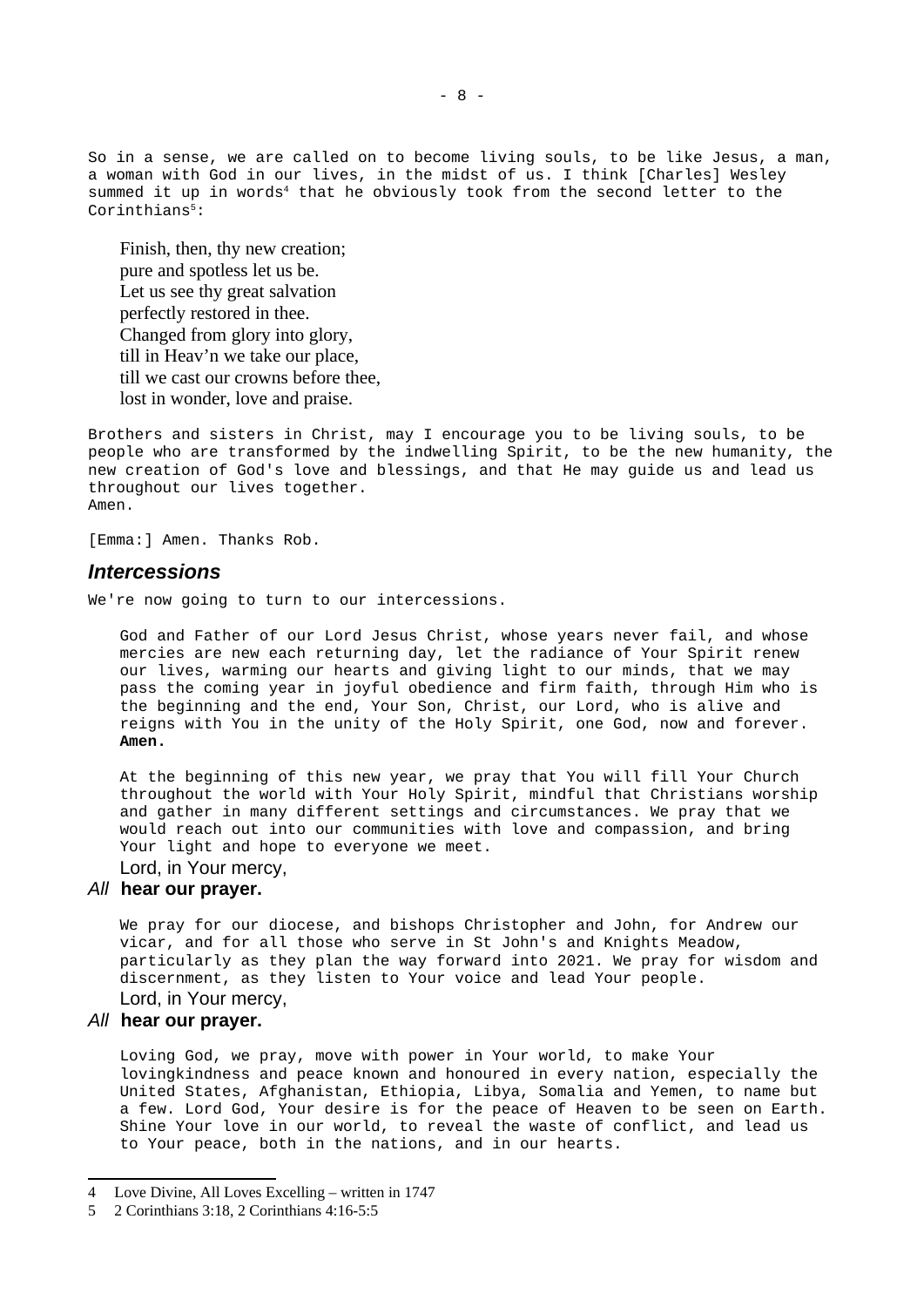Lord, in Your mercy,

#### *All* **hear our prayer.**

We also pray for the situation with the coronavirus across our world, and remember especially those who have lost loved ones, and those in hospital. We remember too, those who've lost their jobs, their businesses, and their way of life. We remember those who feel anxious about the future, and any who are struggling with their mental health. Be with them all, we pray, that they may know the infilling and reassurance of Your loving presence. Lord, in Your mercy,

#### *All* **hear our prayer.**

Almighty God, at this time we lift to You those who are working on the front line in our medical services, our wonderful NHS staff who are trying so hard to ensure people who are unwell are well looked after. We ask that You would give them Your peace and wisdom at this challenging time. May they know Your presence and have a new zeal for caring well for their patients. We also pray for the government, and all those involved in making logistical decisions in order to roll out vaccinations across our country. Lord, give them wisdom and the skills and resources they need to do this effectively. Lord, in Your mercy,

#### *All* **hear our prayer.**

Thank You, Father, for technology, allowing many students to continue their education online, for virtual classrooms and technological resources. Thank You for every teacher and educator adjusting to their new normal. Comfort them as they miss interacting with their students in person, equip them with energy and inspiration to come alongside their students in this challenging time of crisis. Protect their health, Father, both physically and mentally. Encourage them to use their gifts and talents by new ways to reach students Lord, in Your mercy,

### *All* **hear our prayer.**

All-powerful and ever-living God, the lasting health of all who believe in You, hear us as we seek Your loving help for David Howells, Angie, Iris Elliot, Chris and Daphne, Sue, Doreen, Barbara, and Geoff and any others known to us. Restore their health, that they may again offer joyful thanks in Your church. Grant this through our Lord Jesus Christ, Your Son, who lives and reigns with You and the Holy Spirit, one God forever. Lord, in Your mercy,

#### *All* **hear our prayer.**

Lord of life and death, we bring to remembrance those we love that we see no longer. Grant us a real and spiritual sense of continuing unity, being bound together in love in Christ, remembering this evening the life of Michael Hall and Nick Simpson, and their family and friends. May light perpetual shine upon all those we hand over into Your tender care. Lord, in Your mercy,

#### *All* **hear our prayer.**

Rejoicing in the fellowship of all Your saints, we commend ourselves and all people to Your unfailing love.

Merciful Father, accept these prayers for the sake of Your Son, our Saviour, Jesus Christ **Amen.**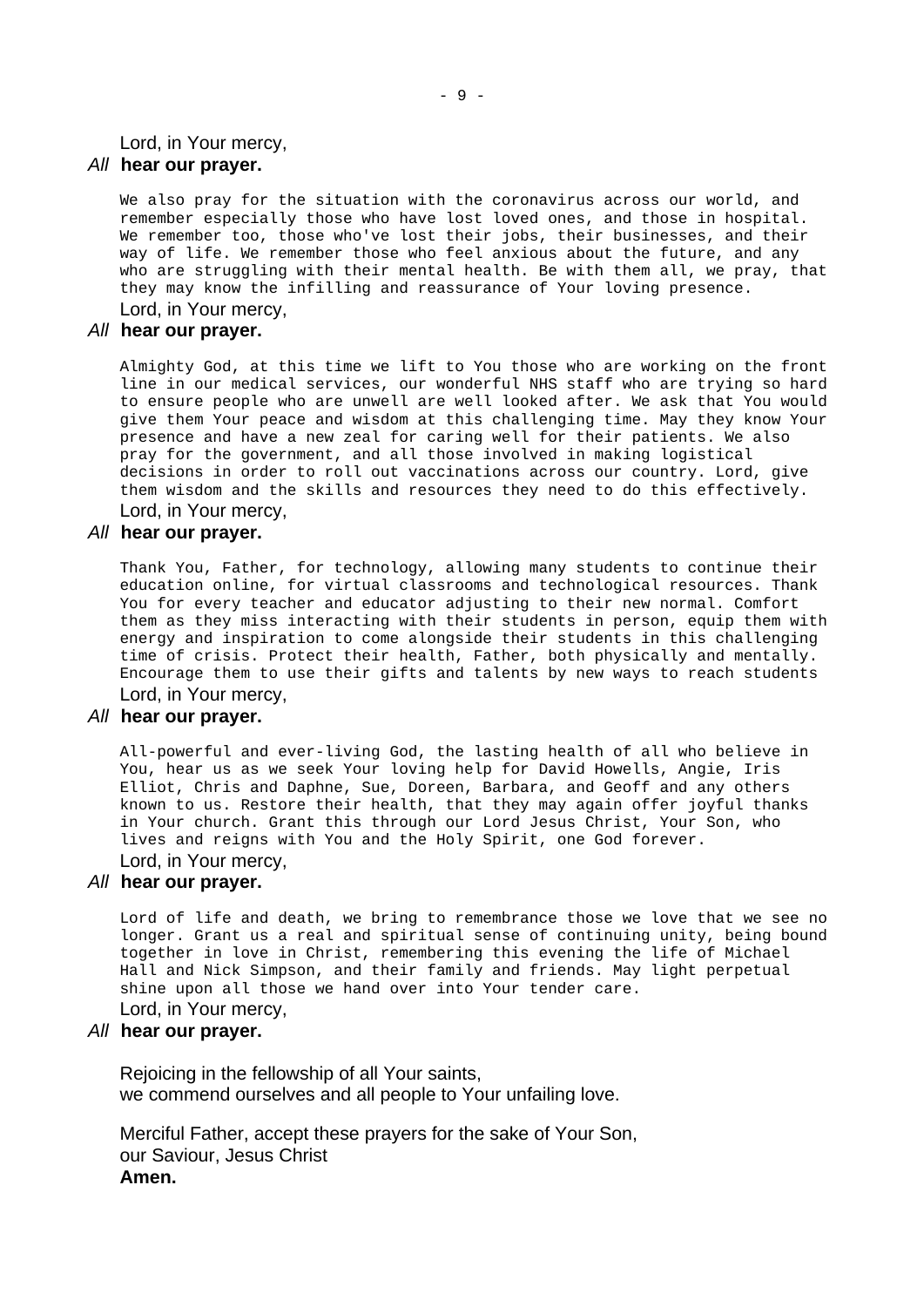# <span id="page-9-2"></span>*Collect for the First Sunday of Epiphany*

Eternal Father, who at the baptism of Jesus revealed him to be your Son, anointing him with the Holy Spirit: grant to us, who are born again by water and the Spirit, that we may be faithful to our calling as your adopted children; through Jesus Christ your Son our Lord, who is alive and reigns with you, in the unity of the Holy Spirit, one God, now and for ever. **Amen**

# <span id="page-9-1"></span>*The Lord's Prayer*

And gathering all our prayers and praises into one, as our Saviour taught us, so we pray.

*All* **Our Father in heaven, hallowed be your name,**

**your kingdom come, your will be done, on earth as in heaven.**

**Give us today our daily bread.**

**Forgive us our sins as we forgive those who sin against us.**

**Lead us not into temptation but deliver us from evil.**

**For the kingdom, the power, and the glory are yours now and for ever. Amen.**

# <span id="page-9-0"></span>*3 rd Hymn: Blessed Be Your Name*

So as we come to the end of our service, we just want to say thank-you for joining us this evening. And I hope there were no technical glitches this evening as there were the other week, but we're just going to close now. And after our final hymn, Rob's just going to say a blessing. But we'll say goodbye and end our service this evening with our final hymn, with *Blessed be Your Name*.

1. Blessed be Your name In the land that is plentiful, Where Your streams of abundance flow, Blessed be Your name. Blessed be Your name When I'm found in the desert place, Though I walk through the wilderness,

Blessed be Your name.

## *Pre-Chorus:*

Every blessing You pour out I'll turn back to praise. When the darkness closes in, Lord, Still I will say:

*Chorus:*

Blessed be the name of the Lord, Blessed be Your name. Blessed be the name of the Lord, Blessed be Your glorious name.

2. Blessed be Your name When the sun's shining down on me, When the world's 'all as it should be', Blessed be Your name. Blessed be Your name On the road marked with suffering, Though there's pain in the offering, Blessed be Your name.

## *Pre-Chorus*

## *Chorus*

*Bridge:* You give and take away, You give and take away; My heart will choose to say, Lord, blessed be Your name.

### *Repeat Bridge*

*Chorus*